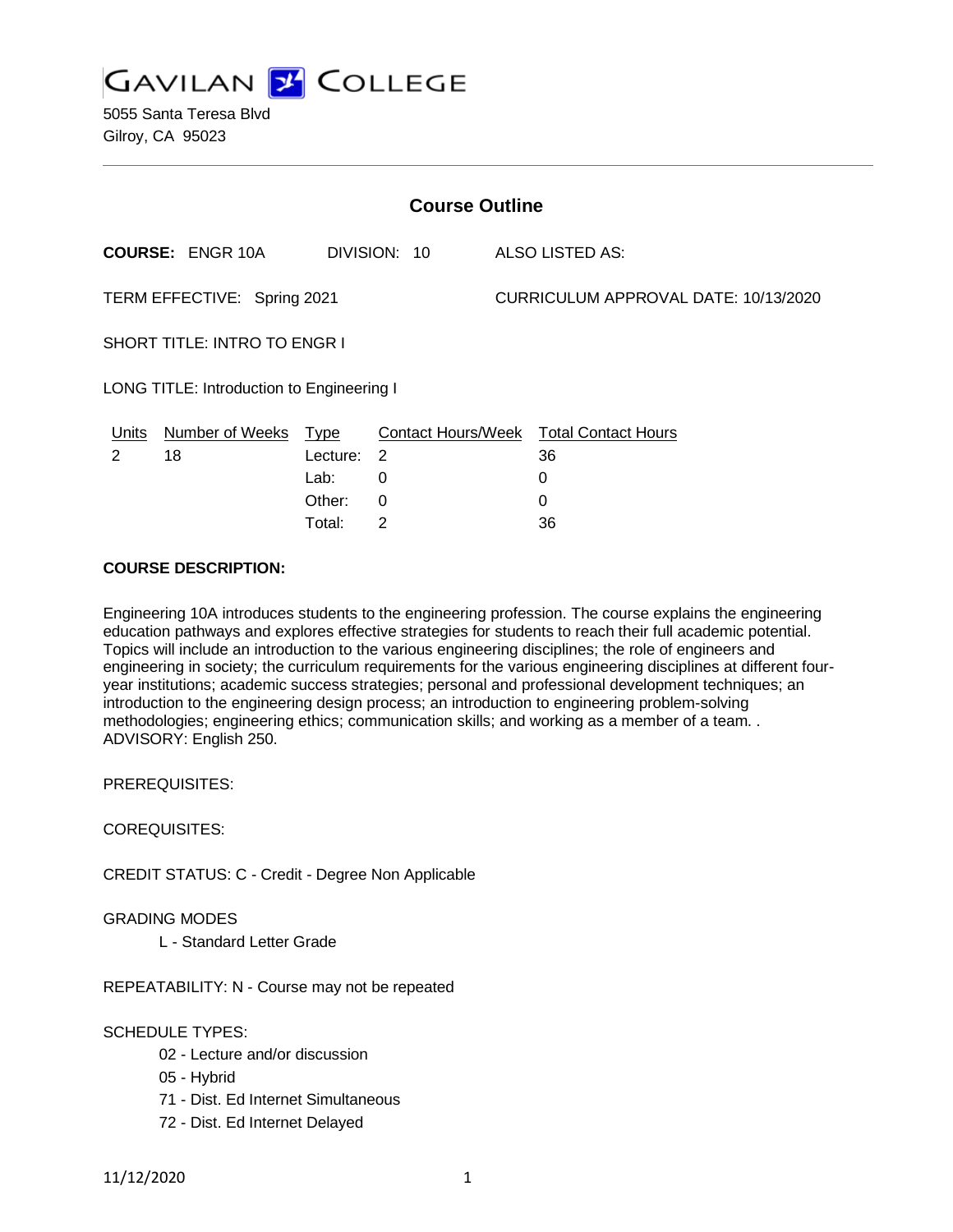#### **STUDENT LEARNING OUTCOMES:**

1. Explore the engineering profession and compare and contrast the various disciplines. Measure of assessment: Exam and homework. Year assessed, or planned year of assessment: 2019 Semester: Fall

2. Identify and describe academic pathways to bachelor's degrees. Measure of assessment: Exam and homework.

3. Develop and apply effective strategies to succeed academically. Measure of assessment: Exam and homework.

4. Explain engineering ethical principles and standards. Measure of assessment: Exam, homework, lab. Year assessed, or planned year of assessment: 2020 Semester: Fall

5. Demonstrate knowledge of effective practices for writing technical engineering documents and making oral presentations.

Measure of assessment: Exam, homework, lab.

6. Analyze engineering problems using the engineering design process. Measure of assessment: Exam, lab.

7. Demonstrate teamwork skills in working on an engineering design team

# **CONTENT, STUDENT PERFORMANCE OBJECTIVES, OUT-OF-CLASS ASSIGNMENTS**

Curriculum Approval Date: 10/13/2020 **DE MODIFICATION ONLY**

Overview of the Course:

- 1. Role of engineers in society and comparison of engineering, science, and technology
- 2. Engineering profession ? branches, functions, industries, careers, job outlook
- 3. Professionalism and ethics
- 4. Engineering education: academic success, curriculum, pathways, preparation for upper division coursework

5. Engineering design, creativity, and problem-solving processes (includes working as a team member on an engineering design project)

- 6. Written and oral communication skills related to engineering
- 7. Exposure to modern engineering tools and practices

Activities may include: engineering design projects, tours of engineering facilities, industry speakers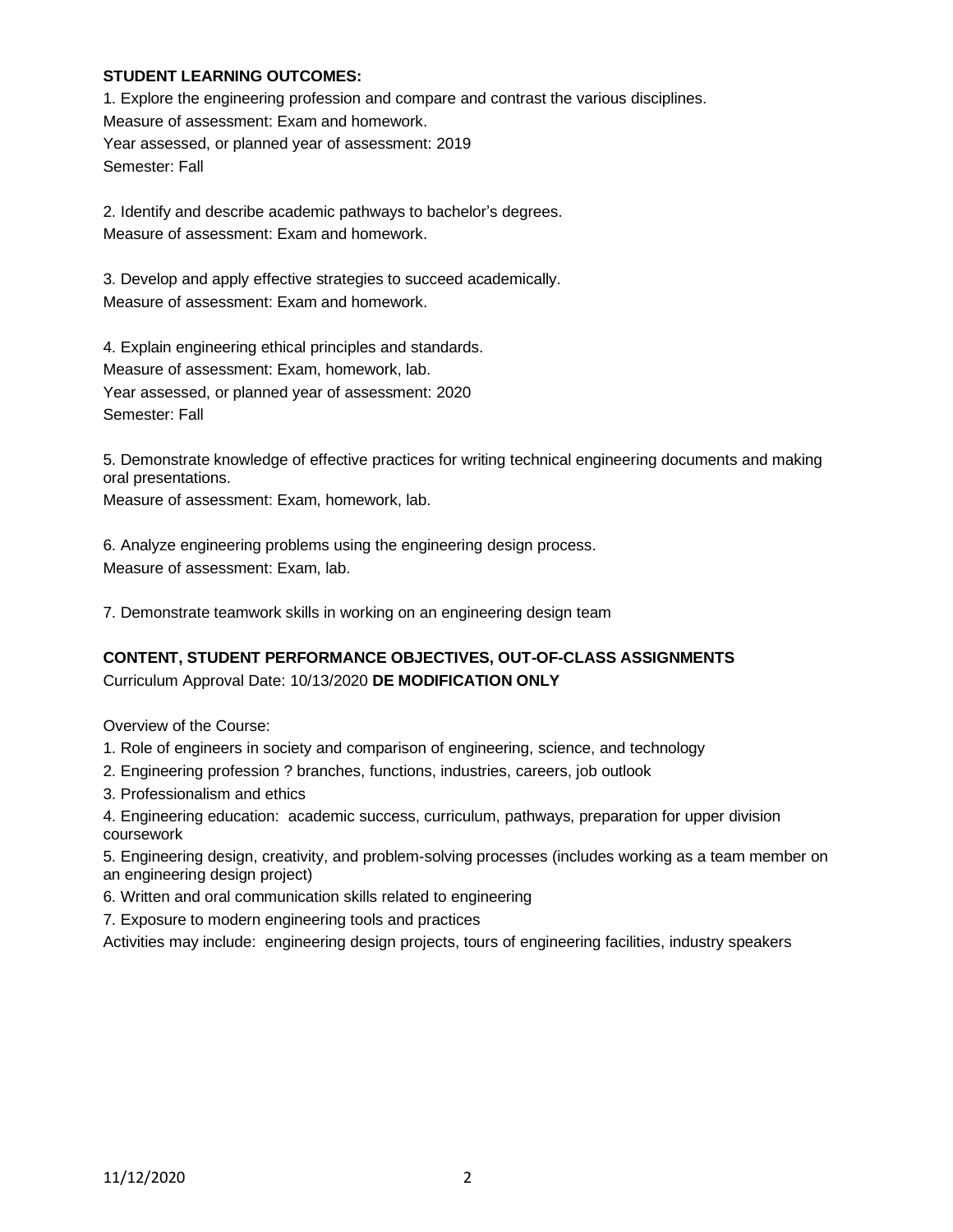Total 36 Lec Hours.

HOURS: 2 Lec

TOPIC: Definition and history of engineering. Introduction to various engineering disciplines. Role of engineers and engineering in society.

STUDENT PERFORMANCE OBJECTIVE: Students will identify the role of an engineer in society and the various fields of engineering.

OUT OF CLASS ASSIGNMENTS: Read chapter 1 from book.

HOURS: 2 Lec

TOPIC: Keys to success in engineering study, Mindsets, Attitudes, ABET, Education models.

STUDENT PERFORMANCE OBJECTIVE: Students will develop strategies to succeed academically.

OUT OF CLASS ASSIGNMENTS: Written assignment HW 1.

HOURS: 2 Lec

TOPIC: Rewards and opportunities of an engineering career, greatest engineering achievements. STUDENT PERFORMANCE OBJECTIVE: Students will develop personal goals for their careers.

OUT OF CLASS ASSIGNMENTS: Read chapter 2.1-2.6 from book and written assignment HW 2. HOURS: 2 Lec

TOPIC: Engineering Disciplines, Job Functions, Job Outlook, Professional Societies, Professional Registration.

STUDENT PERFORMANCE OBJECTIVE: Students will compare and contrast the various engineering disciplines.

OUT OF CLASS ASSIGNMENTS: Read chapter 2.7-2.10 from book and Written assignment HW 3. HOURS: 2 Lec

TOPIC: Learning and learning styles, become an expert learner, learning as a reinforcement process, seeking help

STUDENT PERFORMANCE OBJECTIVE: Students will identify their learning style and adopt new learning methodologies.

OUT OF CLASS ASSIGNMENTS: Read chapter 3 from book and Written assignment HW 3.

HOURS: 2 Lec

TOPIC: Making the most of how you are taught.

STUDENT PERFORMANCE OBJECTIVE: Students will identify strategies for early course preparation and effective communication with peers and instructors.

OUT OF CLASS ASSIGNMENTS: Read chapter 4 from book and written assignment HW 4.

HOURS: 2 Lec

TOPIC: Making the learning process work for you.

STUDENT PERFORMANCE OBJECTIVE: Students will identify how to better organize and prioritize their tasks.

OUT OF CLASS ASSIGNMENTS: Read Chapter 5 and written assignment HW 5.

HOURS: 2 Lec

TOPIC: Orientation to the Engineering Education System.

STUDENT PERFORMANCE OBJECTIVE: Students will explore how an engineer degree can be used in the workforce.

OUT OF CLASS ASSIGNMENTS: Read Chapter 8 and take home project (Interview your Professor).

HOURS: 2 Lec

TOPIC: Personal Growth and Development.

STUDENT PERFORMANCE OBJECTIVE: Students will identify their strengths, weakness and areas of improvement.

OUT OF CLASS ASSIGNMENTS: Read Chapter 6.0-6.4 and written assignment HW 6.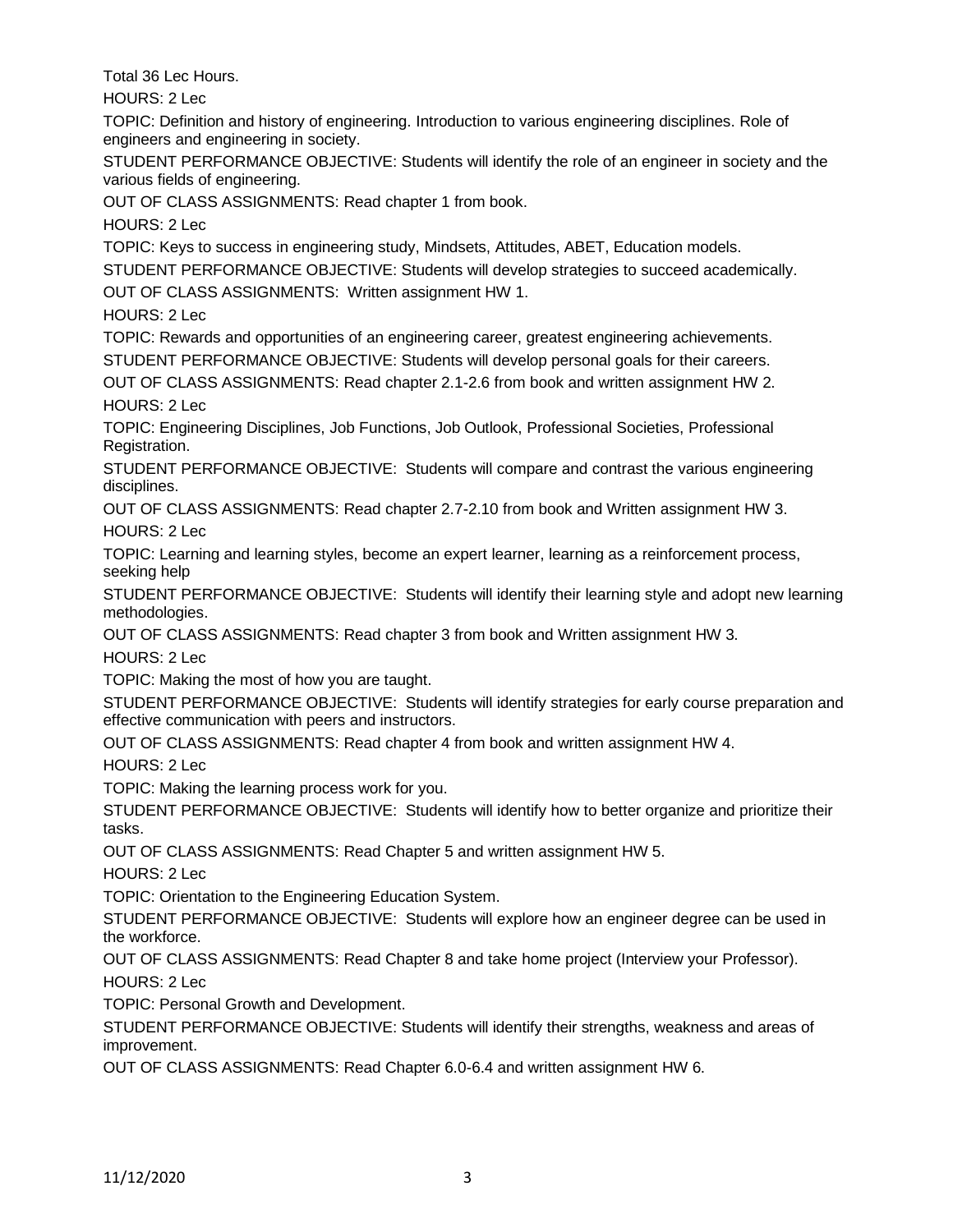HOURS: 2 Lec

TOPIC: Oral and written communication, Mental and Physical Wellness.

STUDENT PERFORMANCE OBJECTIVE: Students will work in teams and practice their written and communication skills.

In class activity: Making a professional presentation using PowerPoint.

OUT OF CLASS ASSIGNMENTS: Read Chapter 6.5-6.8 and written assignment HW 7.

HOURS: 2 Lec

TOPIC: Student Organizations, Internships, Co-curricular activities.

STUDENT PERFORMANCE OBJECTIVE: Students will identify the educational value of co-curricular and extra-curricular activities.

OUT OF CLASS ASSIGNMENTS: Read Chapter 7 and written assignment HW 8.

HOURS: 2 Lec

TOPIC: Engineering Ethics.

STUDENT PERFORMANCE OBJECTIVE: Students will identify the ethical principles of the engineering profession.

OUT OF CLASS ASSIGNMENTS: CASE STUDY - Challenger explosion and the O-Ring.

HOURS: 2 Lec

TOPIC: Final Research Project Guidelines

STUDENT PERFORMANCE OBJECTIVE: Students will design an engineering based process for becoming a ?World-Class? Engineering Student.

OUT OF CLASS ASSIGNMENTS: Work on Final Project

HOURS: 2 Lec

TOPIC: Problem Solving Strategies: Thinking like an Engineer.

STUDENT PERFORMANCE OBJECTIVE: Students will be presented with a modelling problem based on a cable car. Student will then

implement a solution using Microsoft Excel.

OUT OF CLASS ASSIGNMENTS: Work on Final Project and Practice Plotting tools on Microsoft Excel. HOURS: 2 Lec

TOPIC: Engineering Computational Tools (Introduction to an engineering programming language (FREEMAT/MATLAB).)

STUDENT PERFORMANCE OBJECTIVE: Students will learn some basic programming skills.

OUT OF CLASS ASSIGNMENTS: Work on Final Project and Practice Programming problem Set. HOURS: 2 Lec

TOPIC: Professional Engineering Organizations

STUDENT PERFORMANCE OBJECTIVE: Students will identify the different types of Engineering Societies and their value.

OUT OF CLASS ASSIGNMENTS: Work on Final Project.

HOURS: 2 Lec

TOPIC: Beyond the traditional roles of engineers. Engineers of the future.

STUDENT PERFORMANCE OBJECTIVE: Students will identify how modern technology has shaped the traditional roles of engineers.

HOURS: 2

## **METHODS OF INSTRUCTION:**

Instruction will follow a standard lecture/discussion format with an additional laboratory period. Homework will be assigned in order to assure mastery of the concepts covered in class. During class discussion students will also be required to utilize engineering programs such as: Microsoft Excel, PowerPoint, MATLAB or FREEMAT (programming language). Throughout the course, students will be given opportunities to work together on problems given in class and group projects.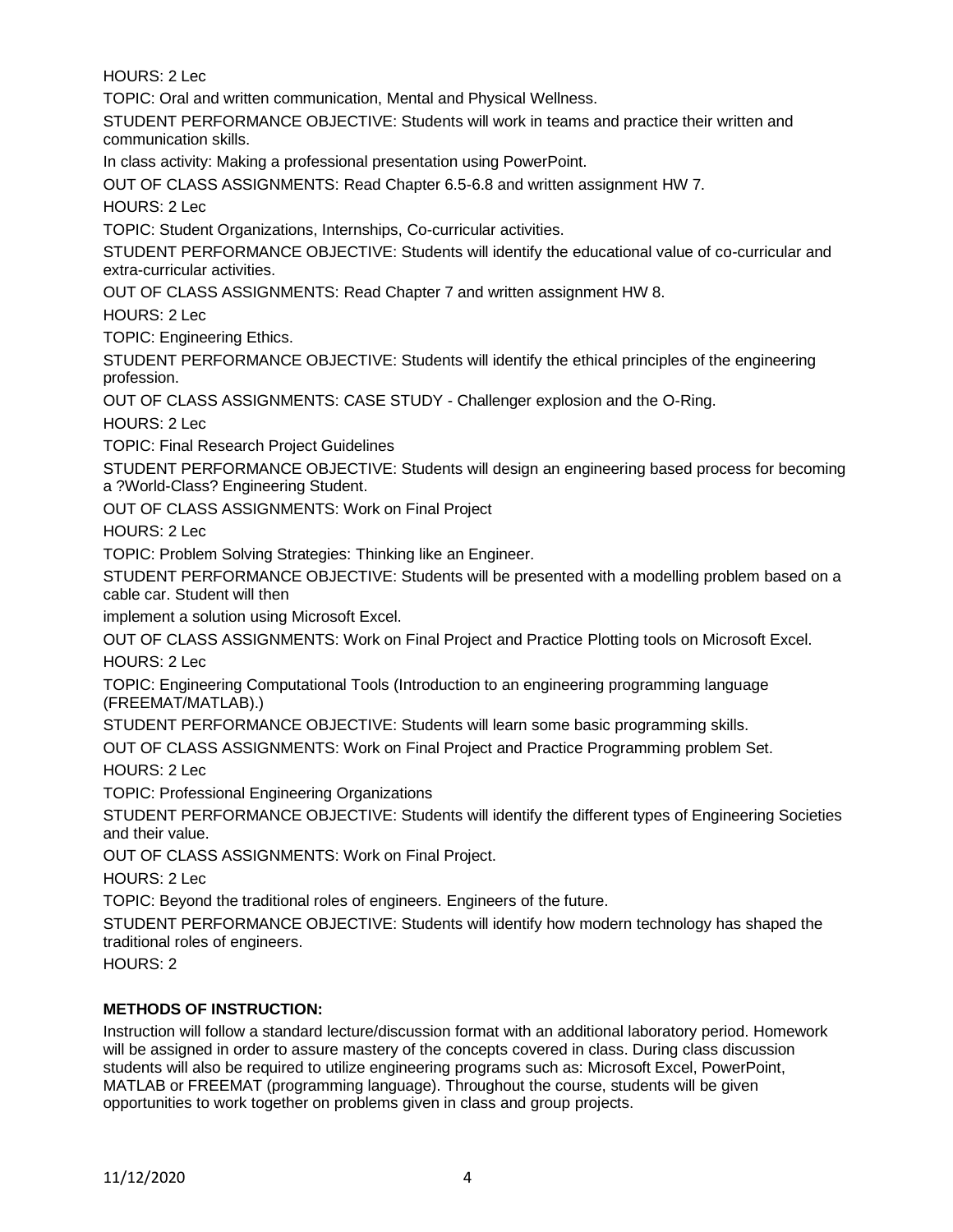#### **OUT OF CLASS ASSIGNMENTS:**

Required Outside Hours: 72

Assignment Description: Analyze and study pertinent text material, solved examples and lecture notes. Apply principles and skills covered in class by solving regularly-assigned homework problems. Regularly synthesize course materials in preparation for exams. Some of the assignments will be in the form of take home projects were students will work in groups.

#### **METHODS OF EVALUATION:**

Writing assignments Percent of total grade: 40.00 % A combination of written homework assignments and projects. Problem-solving assignments Percent of total grade: 15.00 % Homework assignments Objective examinations Percent of total grade: 30.00 % There will be 3 equally weighted exams. Skill demonstrations Percent of total grade: 15.00 %

## **REPRESENTATIVE TEXTBOOKS:**

Required: Raymond B. Landis. Studying Engineering, A Road Map to a Rewarding Career 4th Edition. Discovery Press,2013. ISBN: 978-0-9793487-4-7 Reading Level of Text, Grade: 12 Verified by: Verified using MS Word